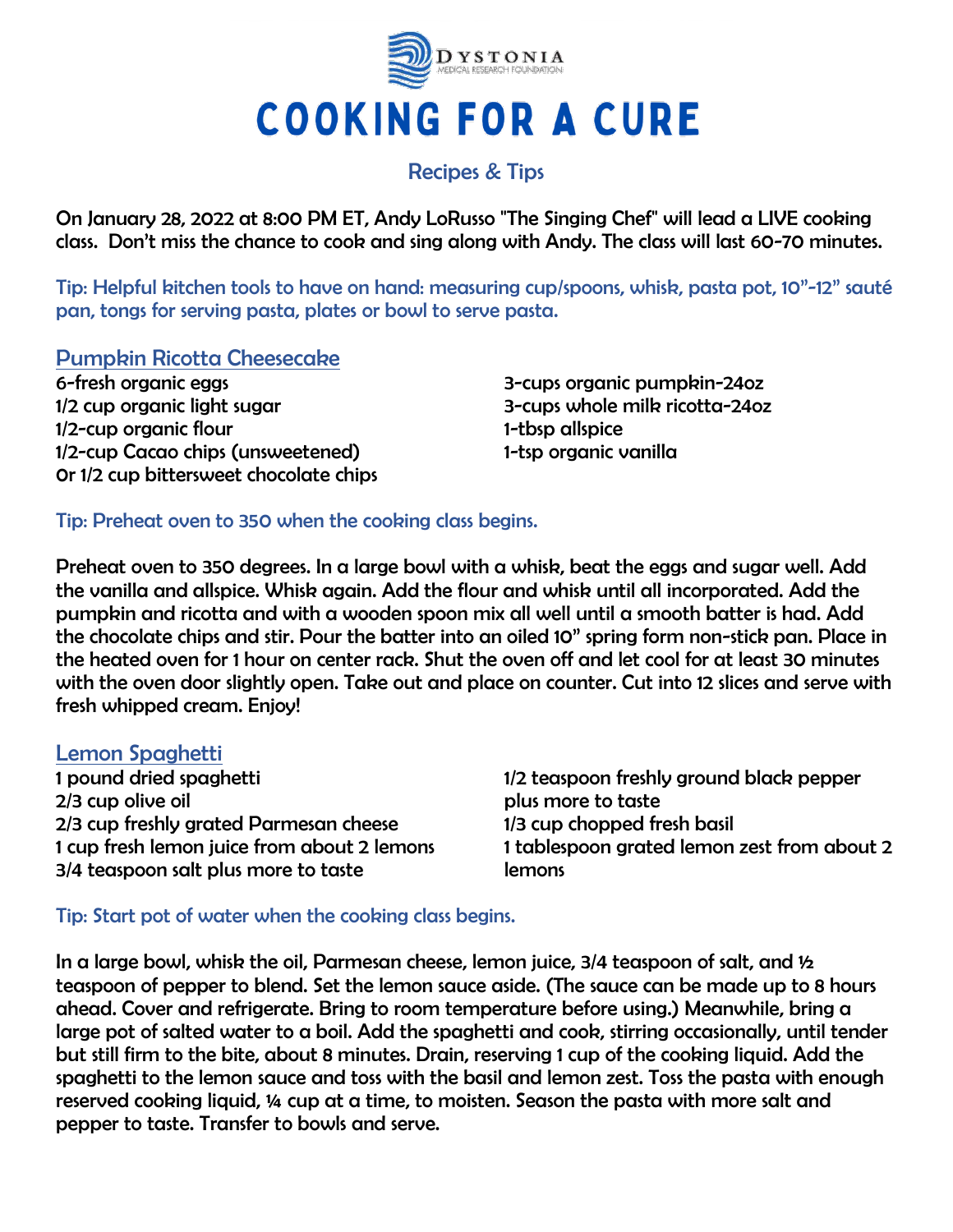# Cooking for a Cure Sing-a-Long Lyrics



#### Volare, Nel Blu Dipinto di Blu Written by Domenico Modugno and Franco Migliacci

Penso che un sogno così non ritorni mai più

Mi dipingevo le mani e la faccia di blu Poi d'improvviso venivo dal vento rapito E incominciavo a volare nel cielo infinito

Volare oh, oh! Cantare oh, oh, oh, oh! Nel blu dipinto di blu Felice di stare lassù E volavo, volavo felice più in alto Del sole ed ancora più su Mentre il mondo pian piano spariva lontano laggiù Una musica dolce suonava soltanto per me

Volare oh, oh! Cantare oh, oh, oh, oh! Nel blu dipinto di blu Felice di stare lassù

Sometimes the world is a valley of heartaches and tears, And in the hustle and bustle, no sunshine appears. But you and I have our love always there to remind us, There is a way we can leave all the shadows behind us.

Volare, oh oh! Contare, oh, oh, oh, oh! Let's fly way up to the clouds, Away from the maddening crowds. We can sing in the glow of a star that I know of, Where lovers enjoy peace of mind. Let us leave the confusion and all disillusion behind. Just like bird of a feather, A rainbow together we'll find.

Volare, oh, oh! Contare, oh, oh, oh, oh! No wonder my happy heart sings, Your love has given me wings.